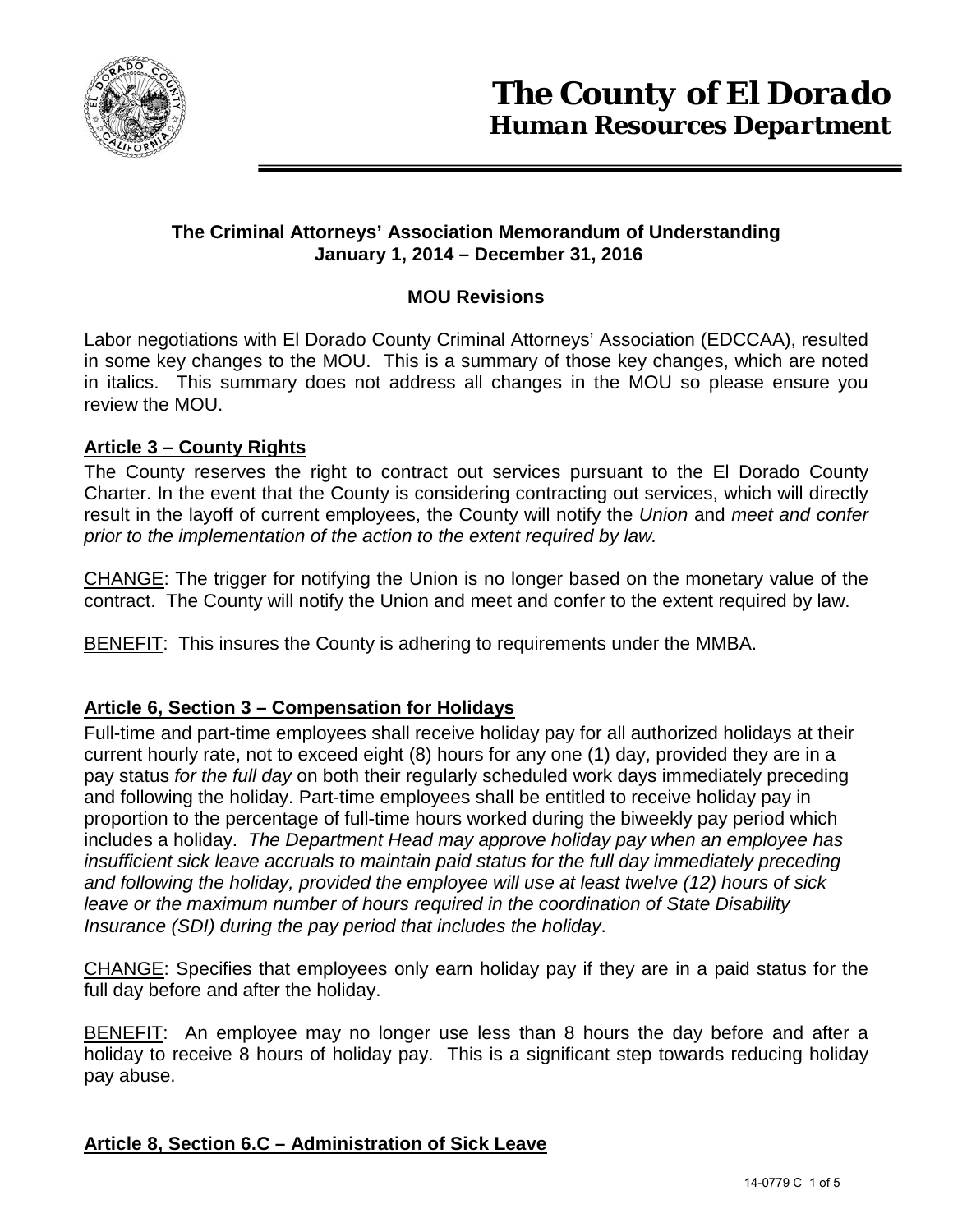- *A. Sick leave abuse is defined as follows:*
	- *1. If an employee who has taken sick leave is suspected of sick leave abuse, the Department may institute an investigation. Based on the results of that investigation, appropriate action will be taken.*
	- *2. The County may request that the employee provide a physician's statement, as authorized by law or acceptable substitute during an absence if the employee receives notice prior to returning and the absence is longer than three days. However, if an employee has a record of excessive sick leave use, or if the employee's leave is suspect, the County may require a physician's letter or other acceptable substitute before authorizing future sick leave usage. Examples of excessive sick leave usage include, but are not limited to:*
		- *a) Documented abuse, or;*
		- *b) In excess of six individual unapproved uses of sick leave in a twelve (12) month period, or;*
		- *c) More than four uses of sick leave in conjunction with vacation and/or holidays in a twelve (12) month period.*

*Each use of sick leave may last one or more days. Each day of a multi-day sick leave absence does not constitute its own individual use of leave.*

*It is important to note that use of leave identified under paragraphs "b" and "c" above does not automatically indicate abuse. There may be legitimate reasons why an employee is using leave under these circumstances. The primary goal of identifying leave use thresholds is to indicate communication between the County and the employee to determine why an employee is using so much leave and determine if the leave is being abused.*

CHANGE: There is now more specific information about what constitutes sick leave abuse and basis guidelines.

BENEFIT: Assist supervisors in determining how to identify and/or measure sick leave abuse.

## **Article 10, Section 3 – Bilingual Differential**

When a Department Head designates in writing that an employee must utilize bilingual skill as a required component of the employee's job duties and necessary in the delivery of County services, the employee will be paid a bilingual differential of *one dollar (*\$1.00*)* per hour for all hours in pay status. The bilingual differential shall be paid for bilingual proficiency in Spanish, Sign Language, or any language determined by the Department Head in writing as necessary to provide primary services to the public. In order to be eligible to receive such differential an employee must demonstrate language proficiency acceptable to the Department Head. *The County shall adopt a language proficiency testing process to determine employees' qualifications as bilingual skill providers. The Human Resources Department shall use a verbal and/or written testing process, depending upon the level of bilingual skill required of the employee, to validate the employee's skills. The County shall utilize existing bilingual*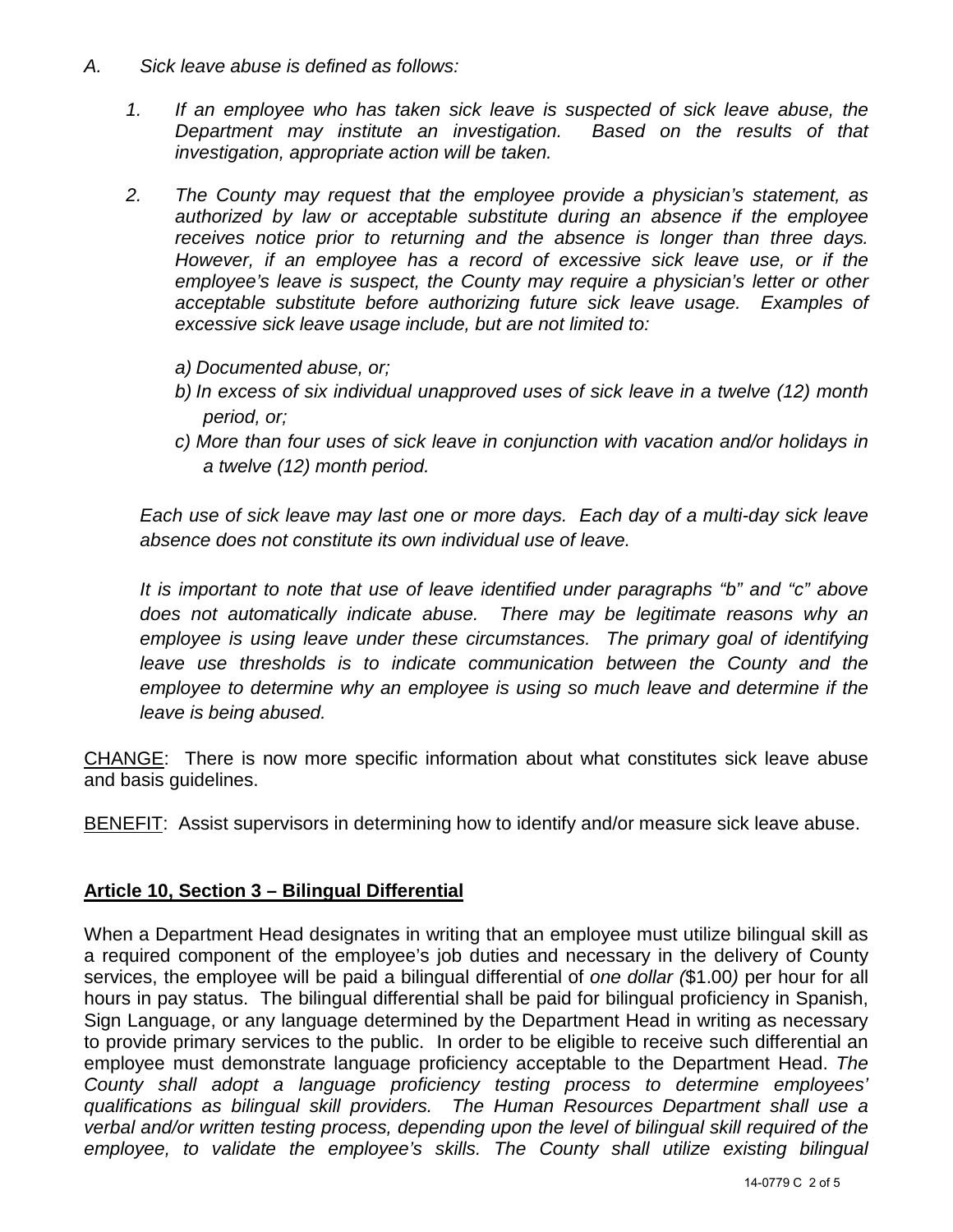*employees to assess employees' bilingual capabilities when possible.* Written authorizations to receive a bilingual differential shall be reviewed and renewed annually by the Department *Head.* This differential shall only apply when an eligible employee is in paid status for a majority of their assigned hours in a pay period.

CHANGE: The Departments used to certify that an employee's language proficiency skills were acceptable. Please note that an update Bilingual Certification form will be posted on EDCnet upon Board of Supervisors' approval of the MOU.

BENEFIT: Ensures employees receiving the bilingual differential have the necessary and required skills.

## **Article 10. Section 6 – Acting Pay Assignments**

C. Employees selected for the assignment will meet the minimum qualifications for the higher classification. *If the employee does not, the Department head, prior to assigning the employee to the acting position, must provide justification for such selection to Human Resources for approval.*

H. *Employees who are members of the Union and are given an acting pay assignment in a classification in another bargaining unit will continue to have all pay and benefits determined by this Agreement*.

CHANGE: Although an employee does not meet the minimum qualifications, the employee can serve in the acting position if approved. Also clarifies how the pay/benefits such as vacation accrual, supervisory leave, etc. of the acting employee is to a the determined.

BENEFIT: The changes provide clearer guidance on acting pay assignments.

## **Article 11, Section 1 and 2 – CalPERS Retirement Benefits**

Section 1. CALPERS Retirement Plans

- *A. Retirement benefits for employees hired prior to October 5, 2012 shall be calculated using the retirement formula of 2% @ 55 with Single-Highest Year Final Compensation (Tier 1).*
- *B. Retirement benefits for employees hired on or after October 5, 2012 shall be calculated using the retirement formula of 2% @ 60, with Average of Three-Year Final Compensation (Tier 2).*
- *C. Effective January 1, 2013, new employees to the CALPERS system shall have retirement benefits calculated using the retirement formula of 2% at age 62, with Average of Three-Year Final Compensation (Tier 3). The County shall endeavor to comply with the PEPRA pension reform statute.*

#### Section 2. CalPERS Contribution

- *A. Employee subject to Tier 1 and 2 shall pay the seven percent (7%) employee portion of the CALPERS contribution.*
- *B. Employees subject to the Tier 3 will pay 50% of the normal cost of their pension as required*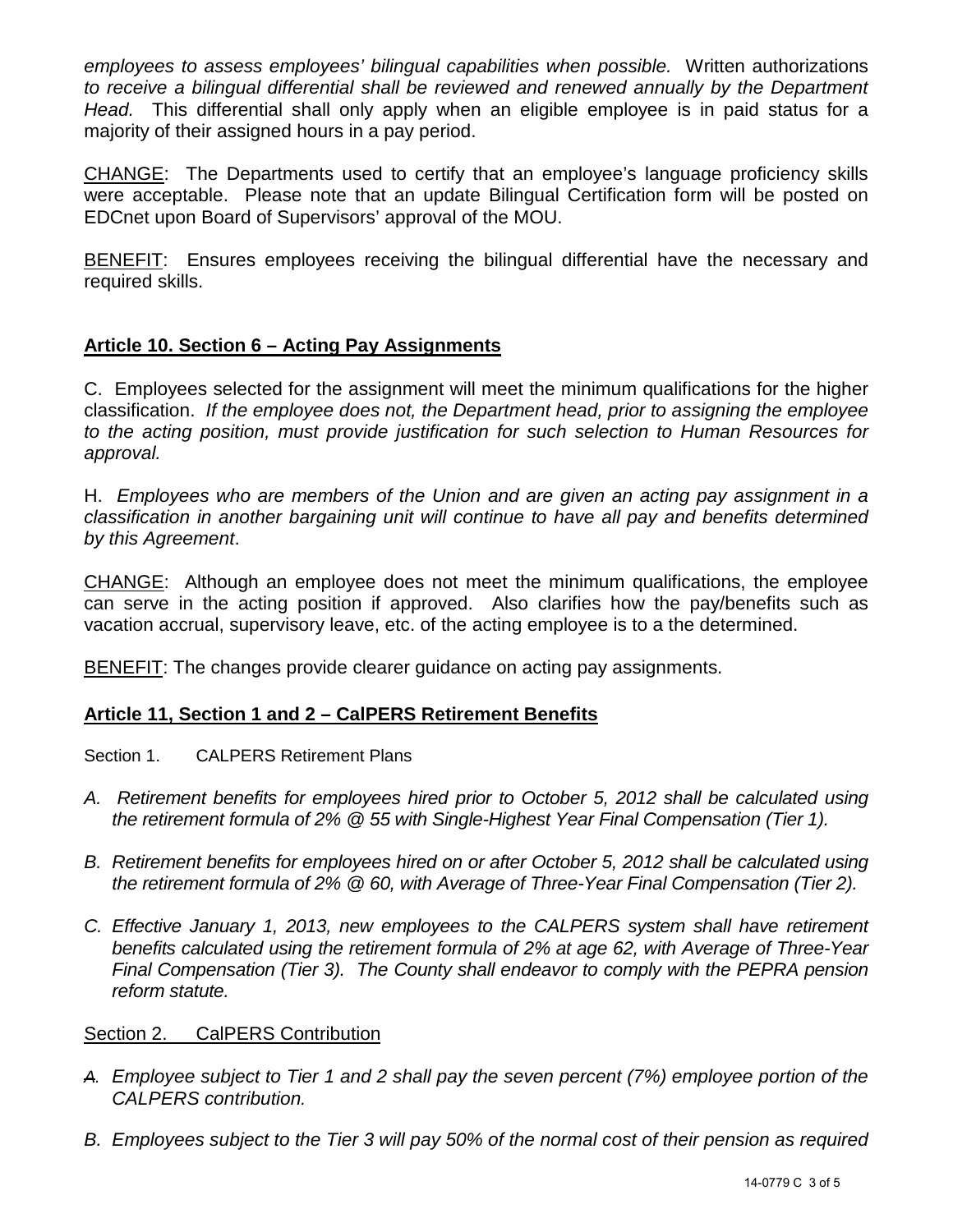*by law.*

*The County agrees to continue the provisions contained in Section 414(h) (2) of the Internal Revenue Code concerning the tax treatment of employee retirement contributions to CALPERS.* 

CHANGE: Explains employee retirement benefit changes due to the PEPRA pension law and eliminates outdated language.

BENEFIT: Promotes compliance with PEPRA pension law.

## **Article 14 – Probation**

Section 1. Duration

Employees shall serve a one year probationary period from the date of appointment to a specific classification. An employee shall have his/her individual probationary period extended commensurately by each hour an employee is on authorized leave for more than ten (10) consecutive work days. Leaves include, but are not limited to, vacation, sick leave, compensatory time off, and leaves without pay, including leaves granted under the Family medical Leave Act, California Family Rights Act, Pregnancy Disability leave, Americans with Disabilities Act, and Workers' Compensation Law. Employees who request and receive a temporary modified duty assignment due to medical conditions such that they are not performing the essential job functions of their position shall have their probationary period extended for each hour of such modified duty assignment. *Nothing herein is intended to prevent the County from extending a probationary period one time for a period not to exceed six months to ensure that an employee has demonstrated all of the necessary skills and traits to successfully pass probation for the job classification.*

CHANGE: Probationary periods may be extended one time for up to six months to confirm an employee's qualifications to successfully complete the probationary period.

BENEFIT: Provides an additional assessment mechanism for supervisors.

## **Article 23 – Drug Free Work Place**

*The County and the Association agree that they are committed to providing and maintaining a drug free work place in accord with the Drug Free Work Place Act of 1988. It is understood that the unlawful manufacture, distribution, dispensing, possession or use of drugs and/or alcohol is prohibited in the work place and that violation of this provision would subject the employee to disciplinary action. The County has a zero tolerance standard for employees being under the influence of alcohol and/or drugs while at work. Reasonable effort will be made to inform employees about the dangers of drug abuse in the work place, the availability of any counseling or rehabilitation, as well as the Employee Assistance Program, and that disciplinary action may be imposed upon employees for drug abuse violations occurring in the work place or*